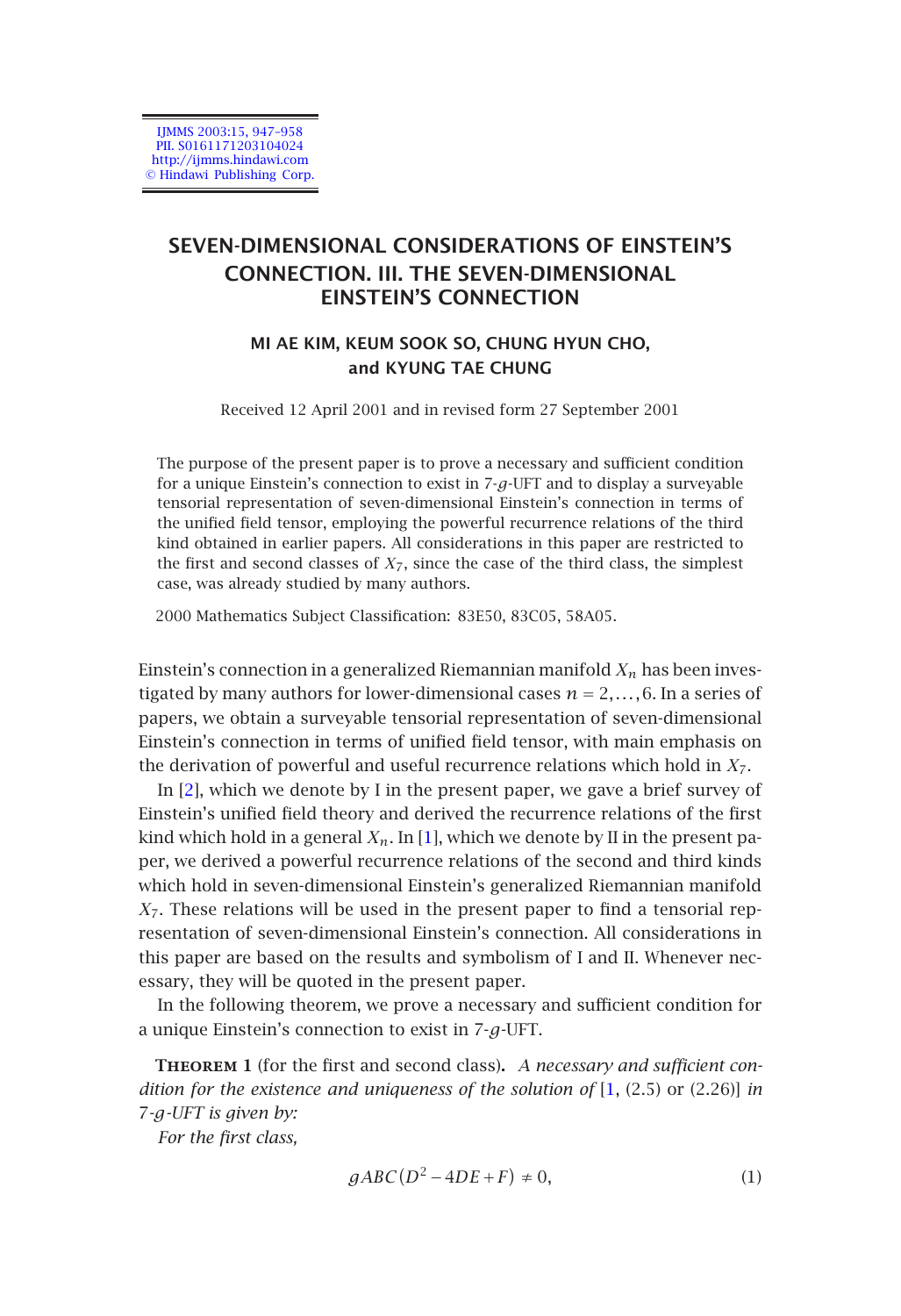where  
\n
$$
A = 1 - 3K_2 + 9K_4 - 27K_6,
$$
\n
$$
B = 1 - K_4 + K_2K_6 - (K_6)^2
$$

$$
C = 1 - 2K_4 - 8K_6 + (K_4)^2 - 4K_2K_6,
$$
  
\n
$$
D = (1 - K_2 + K_4 - K_6)^2
$$
  
\n
$$
-4[K_4 - 6K_6 - (K_4)^2 + 16(K_6)^2 + 10K_4K_6 + 2K_2K_6 - 2K_6(K_2)^2],
$$
  
\n
$$
E = (2 - K_2 + 3K_6)(3K_6 - K_2K_4),
$$
  
\n
$$
F = 16[(2 - K_2 + 4K_6)^2 + (K_6)^2][9(K_6)^2 - 6K_2K_4K_6 + (K_4)^3 + (K_2)^3K_6]
$$
  
\n
$$
-16K_6(2 - K_2 + 4K_6)[-2(K_2)^3K_6 + (K_2)^2(K_4)^2 + 6K_2K_4K_6 - 2(K_4)^3 - 9(K_6)^2].
$$
  
\n(2)

*For the second class with the second category,*

<span id="page-1-2"></span>*,*

<span id="page-1-1"></span>
$$
(1 + K_2 + K_4) (1 - K_4)^2 (1 - 3K_2 + 9K_4)
$$
  
 
$$
\times \left[ (1 - K_2 - 3K_4)^2 - 4K_4 ((K_2)^2 - 4K_4) \right] \neq 0.
$$
 (3)

*For the second class with the first category,*

$$
(1 - (K_2))^2 (1 - K_2) (1 - 3K_2) \neq 0.
$$
 (4)

**Proof.** *For the first class*, the symmetric scalars *M xyz* defined by [1, (2.27)] take val[ue](#page-1-0)s as in Table 1, in virtue of  $[2, (3a)]$ .

I[t m](#page-11-1)ay be easily verified that the product of 3 factors in the first row of Table 1 is  $g$  given by [2, (1)], that of the 4 factors in the second r[ow](#page-0-0) is  $1-3K_2+$  $1-3K_2+$  $1-3K_2+$ <sup>9</sup>*K*<sup>4</sup> <sup>−</sup>27*K*6, that of the 7 factors in the third row is 1−*K*<sup>4</sup> <sup>+</sup>*K*6*K*<sup>2</sup> <sup>−</sup>*(K*6*)*2, and that of the 8 factors in the fourth row is  $1-2K_4-8K_6+(K_4)^2-4K_2K_6$ . After a lengthy calculation, we obtain the product of the 12 factors in the fifth row as

$$
D^2 - 4DE + F,\tag{5}
$$

where *D*, *E*, and *F* are given by (2). Therefore, our assertion follows in virtue of [1, (2.28)].

*The proof of the second class* may be obtained easily from (1) and (4) by simply substituting the corresponding conditions of each case.  $\Box$ 

In the following three theorems, we establish a linear system containing the torsion tensor  $S = S_{\omega \lambda \mu}$  of the Einstein's connection, employing the powerful recurrence relations of the third kind obtained in [2, Theorem 5].

<span id="page-1-0"></span>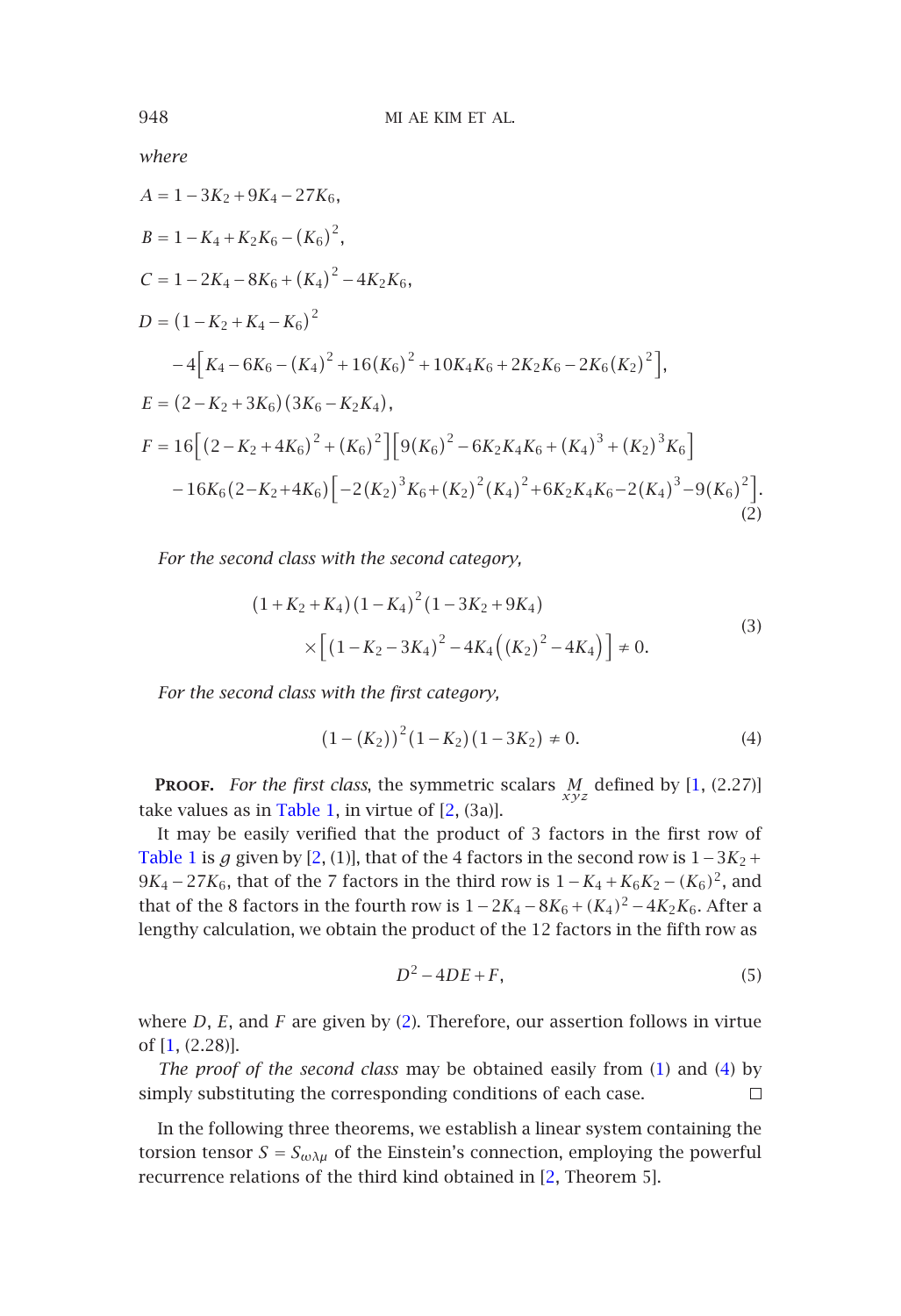### <span id="page-2-0"></span>SEVEN-DIMENSIONAL CONSIDERATIONS OF EINSTEIN'S ... 949

| Values of $x, y, z$                                                      | М<br>xyz                                                                                                                                                            |
|--------------------------------------------------------------------------|---------------------------------------------------------------------------------------------------------------------------------------------------------------------|
| Two of x, y, z are 1, 2 or 3, 4, or 5, 6                                 | $1-M^2$ , $1-M^2$ , $1-M^2$                                                                                                                                         |
| All indices are equal                                                    | $1+3M^2$ , $1+3M^2$ , $1+3M^2$ , 1                                                                                                                                  |
| At least one of $x, y, z$ is 7 and no two<br>take 1, 2 nor 3, 4 nor 5, 6 | $1 \pm MM$ , $1 \pm MM$ , $1 \pm MM$ , $1 \pm MM$ , 1                                                                                                               |
| No two are equal and no two take 1, 2<br>nor 3, 4 nor 5, 6               | $1+MM+MM+MM$<br>13 35 51<br>$1 - MM \pm MM \mp MM$<br>1 3 3 5<br>5 1                                                                                                |
| Two are equal and one of three is<br>most 7                              | $1 \pm 2MM + M^2$ , $1 \pm 2MM + M^2$<br>$1\overline{3}$<br>$1 \pm 2MM + M^2$ , $1 \pm 2MM + M^2$<br>$3 \frac{1}{3} \pm 3$<br>$1 \pm 2MM + M^2$ , $1 \pm 2MM + M^2$ |

**THEOREM 2** (for the first class of  $7-g$ -UFT). *The system of*  $[1, (2.26)$  or  $(2.5)]$ *is reduced to the following linear system of 66 equations:*

$$
B = S + S + 2 S ,
$$
\n
$$
B = S + S + 2 S ,
$$
\n
$$
B = S + S + S + S + S ,
$$
\n
$$
B = S + S + S + S + S ,
$$
\n
$$
B = S + S + S + S + S ,
$$
\n
$$
B = S + S + S + S + S ,
$$
\n
$$
B = S + S + S + S + S ,
$$
\n
$$
B = S + S + S + S + S ,
$$
\n
$$
B = S + S + S + S + S ,
$$
\n
$$
B = S + S + S + S + S ,
$$
\n
$$
B = S + S + S + S + S ,
$$
\n
$$
B = S + S + S + S + S ,
$$
\n
$$
B = S + S + S + S + S ,
$$
\n
$$
B = S + S + S + S + S ,
$$
\n
$$
B = S + S + S + S + S ,
$$
\n
$$
B = S + S + S + S + S ,
$$
\n
$$
B = S + S + S + S + S ,
$$
\n
$$
B = S + S + S + S + S ,
$$
\n
$$
B = S + S + S + S + S ,
$$
\n
$$
B = S + S + S + S + S ,
$$
\n
$$
B = S + S + S + S + S ,
$$
\n
$$
B = S + S + S + S + S ,
$$
\n
$$
B = S + S + S + S + S ,
$$
\n
$$
B = S + S + S + S + S ,
$$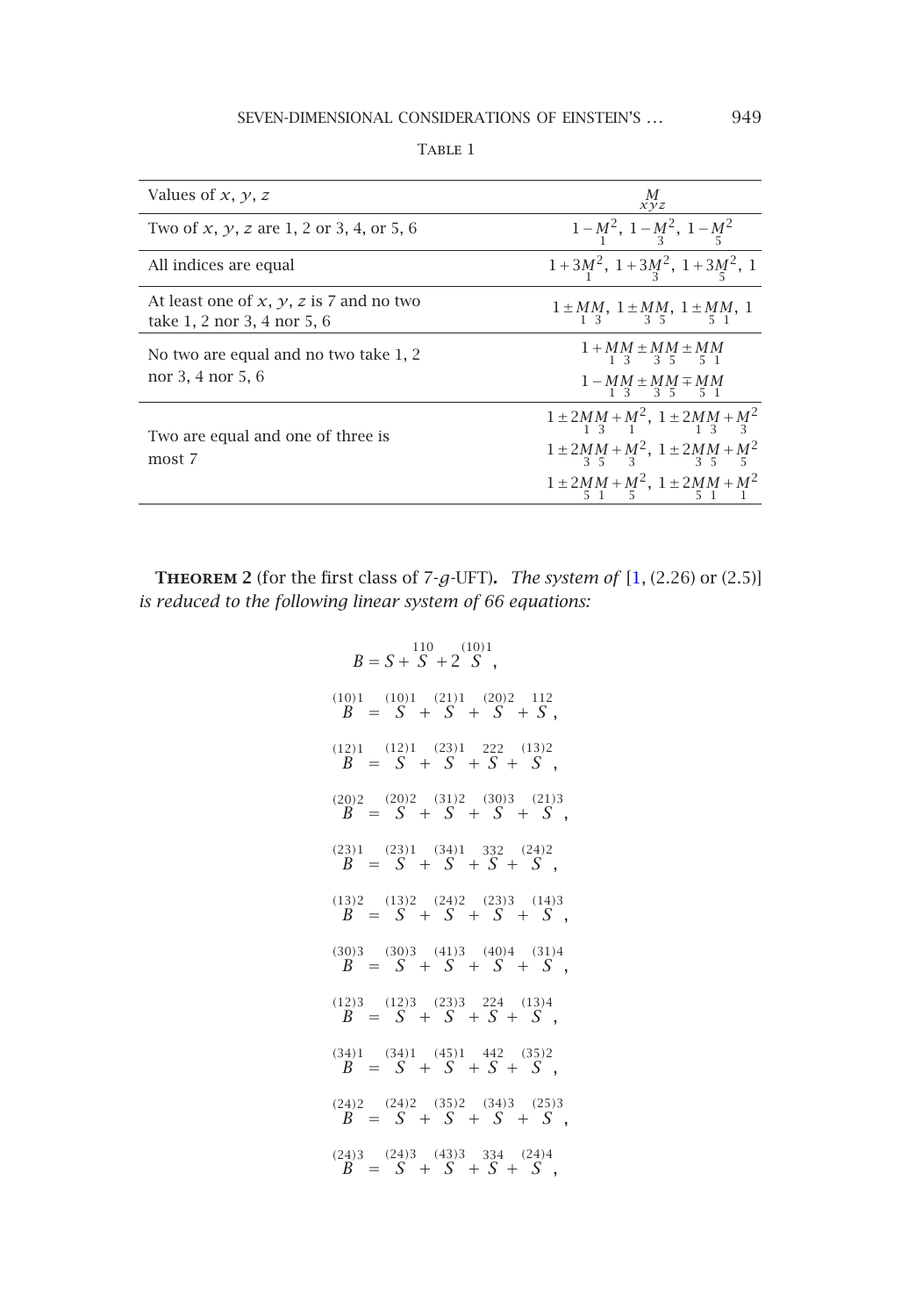$(B^{(14)3} = S^3 +$  $\binom{25}{5}$ *S* <sup>+</sup>  $\binom{24}{C}$ *S* <sup>+</sup>  $(15)4$ <sup> $\frac{1}{2}$ </sup> *S ,*  $\binom{(40)}{B}$  =  $\binom{(40)}{S}$  +  $(51)4$ *S* <sup>+</sup> *(*50*)*<sup>5</sup> *S* <sup>+</sup>  $\frac{(41)5}{5}$ *S ,*  $\binom{(31)}{B} = \binom{(31)}{S} +$  $\frac{(42)4}{C}$ *S* <sup>+</sup>  $\frac{(41)5}{c}$ *S* <sup>+</sup>  $\binom{(32)}{C}$ *S ,*  $\binom{(30)}{B} = \binom{(30)}{S} +$  $(41)1$ *S* <sup>+</sup>  $(40)2$ *S* <sup>+</sup> *(*31*)*<sup>2</sup> *S ,*  $\binom{(43)}{B} = \binom{(43)}{S} +$  $\frac{(45)}{C}$ *S* <sup>+</sup> 444 *S* <sup>+</sup>  $\frac{(35)4}{C}$ *S ,*  $B^{(24)4} = \frac{(24)4}{S}$  $S^{334} + 2 S^{(23)5}$ *S ,*  $B^{(32)5} = S^{(32)5} +$  $\frac{(43)5}{C}$ *S* <sup>+</sup>  $\frac{(42)}{S}$ *S* <sup>+</sup> 336 *S ,*  $\binom{(21)}{B} = \binom{(21)}{S} +$ *(*32*)*<sup>5</sup> *S* <sup>+</sup> *(*31*)*<sup>6</sup> *S* <sup>+</sup> 226 *S ,*  $\frac{110}{B} = \frac{110}{S} +$  $S^{220}$  + 2<sup>(12)1</sup><br> $S$ *S ,*  $\frac{112}{B} = \frac{112}{S} +$  $S^{222} + 2^{(12)3}$ *S ,*  $\frac{222}{B} = \frac{222}{S} +$  $S^{332} + 2 S^{(32)3}$ *S ,*  $\frac{332}{B} = \frac{332}{S} +$  $\frac{(43)}{S}$  + 2  $\frac{(43)}{S}$ *S ,*  $\frac{442}{B} = \frac{442}{S} +$  $S^{552}$  + 2  $S^{(54)3}$ *S ,*  $\frac{220}{B} = \frac{220}{S} +$  $S^{330} + 2 S^{(32)1}$ *S ,*  $\frac{334}{B} = \frac{334}{S} +$  $rac{444}{S} + 2\frac{(43)5}{S}$ *S ,*  $\binom{(14)}{B} = \binom{(14)}{S} +$  $\binom{25}{5}$ *S* <sup>+</sup>  $\binom{24}{5}$ *S* <sup>+</sup>  $(15)6$ <br> **C** *S ,*  $\binom{(43)}{B} = \binom{(43)}{S} +$  $(54)5$ *S* <sup>+</sup> *(*53*)*<sup>6</sup> *S* <sup>+</sup> 446 *S ,*  $\frac{444}{B} = \frac{444}{S} +$  $S^{554}$  + 2  $S^{(54)5}$ *S ,*  $\binom{(14)}{B} = \binom{(14)}{S} +$  $\frac{(25)}{C}$ *S* <sup>+</sup>  $\binom{24}{5}$ *S* <sup>+</sup>  $\frac{(15)}{C}$ *S ,*  $\frac{440}{B} = \frac{440}{S} +$  $S^{550}$  (54)<sup>1</sup><br> $S + 2S$ *S ,*  $\binom{(30)}{B} = \binom{(30)}{S} +$  $(41)5$  $(40)6$ <sup>c</sup> *(*31*)*<sup>6</sup>

*S* <sup>+</sup>

*S* <sup>+</sup>

*S ,*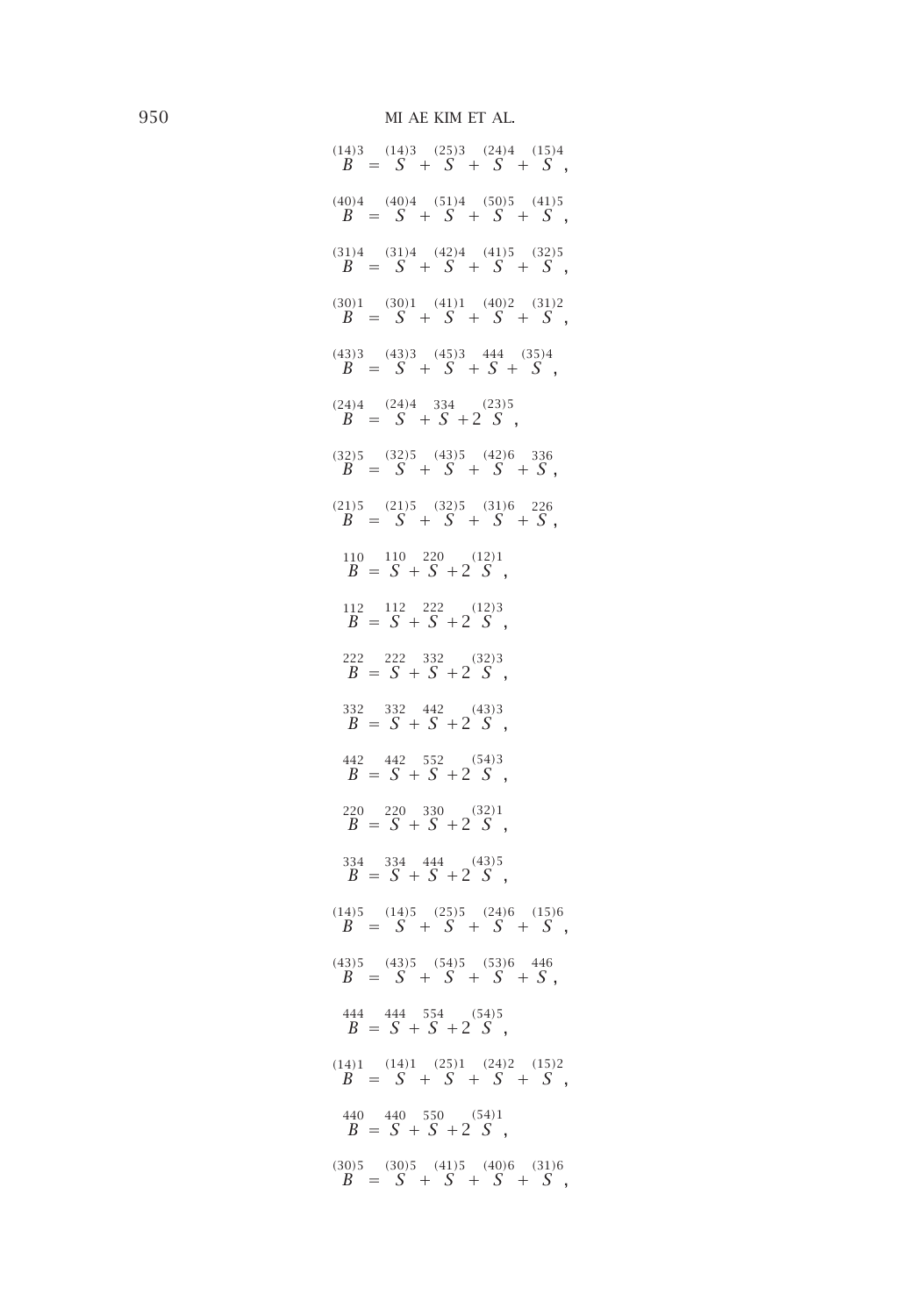$B^{(20)4} = S^{(20)4} +$ *(*31*)*<sup>4</sup> *S* <sup>+</sup> *(*30*)*<sup>5</sup> *S* <sup>+</sup> *(*21*)*<sup>5</sup> *S ,*  $\binom{(42)}{B} = \binom{(42)}{S} +$ *(*53*)*<sup>0</sup> *S* <sup>+</sup>  $(52)1$ *S* <sup>+</sup>  $(43)1$ *S ,*  $\binom{(40)}{B} = \binom{(40)}{S} +$ *(*51*)*<sup>2</sup> *S* <sup>+</sup> *(*50*)*<sup>3</sup> *S* <sup>+</sup> *(*41*)*<sup>3</sup> *S ,*  $\binom{(31)}{B} = \binom{(31)}{S} +$  $\frac{(42)0}{c}$ *S* <sup>+</sup>  $\frac{(41)1}{c}$ *S* <sup>+</sup>  $\frac{(32)}{C}$ *S ,*  $\binom{(45)}{B} = \binom{(45)}{S} +$ 552  $S^{52} + ($ *K*4  $\frac{(43)1}{6}$ *<sup>S</sup>* <sup>+</sup>*K*<sup>6</sup> *(*41*)*<sup>1</sup> *<sup>S</sup>* <sup>+</sup>*K*<sup>6</sup>  $\binom{(32)}{S}$  $\setminus$ + 1 2 − 552 *<sup>S</sup>* <sup>−</sup>*K*<sup>2</sup> 442 *<sup>S</sup>* <sup>+</sup>*K*<sup>4</sup>  $S^{332} - 2K_6 \overline{S}$ *<sup>S</sup>* <sup>+</sup>*K*<sup>6</sup> 222  $\setminus$ *,*  $\binom{(35)}{B} = \binom{(35)}{S} +$ 1 2 − 552 *<sup>S</sup>* <sup>−</sup>*K*<sup>2</sup> 442 *<sup>S</sup>* <sup>+</sup>*K*<sup>4</sup>  $S^{332} - 2K_6 \overline{S}$ *<sup>S</sup>* <sup>+</sup>*K*<sup>6</sup> 222  $-$ *K*<sub>2</sub>  $(43)3$ *<sup>S</sup>* <sup>+</sup>*K*<sup>6</sup> *(*21*)*<sup>3</sup> *S ,*  $\frac{(42)}{R}$  $B =$  $(42)6$ *S* <sup>+</sup> *(*53*)*<sup>6</sup>  $S^{(3)6}$  +  $\left(-K_2\right)$ *(*52*)*<sup>5</sup> *<sup>S</sup>* <sup>−</sup>*K*<sup>4</sup> *(*52*)*<sup>3</sup> *<sup>S</sup>* <sup>−</sup>*K*<sup>6</sup>  $\binom{(52)}{C}$  $+(-K_2$  $(43)5$ *<sup>S</sup>* <sup>−</sup>*K*<sup>4</sup> *(*43*)*<sup>3</sup> *<sup>S</sup>* <sup>−</sup>*K*<sup>6</sup>  $\frac{(43)}{C}$  $\setminus$ *,*  $\frac{336}{B} = \frac{336}{S} +$  $\int_{0}^{446} S + 2 \left( -K_{2} \right)$ *(*43*)*<sup>5</sup> *<sup>S</sup>* <sup>−</sup>*K*<sup>4</sup>  $(43)3$ *<sup>S</sup>* <sup>−</sup>*K*<sup>6</sup>  $\frac{(43)}{C}$  $\setminus$ *,*  $\binom{(25)3}{B} = \binom{(25)3}{S}$  $(54)3$ *<sup>S</sup>* <sup>−</sup>*K*<sup>2</sup>  $(43)3$ *<sup>S</sup>* <sup>+</sup>*K*<sup>6</sup>  $(21)3$ *S* <sup>+</sup>  $(53)4$ *S* <sup>+</sup> 1 2  $\Big($  –  $\int_{0}^{444} S - 2K_2 \int_{0}^{424} S$ *<sup>S</sup>* <sup>−</sup>*K*<sup>4</sup> 224  $\setminus$ *,*  $\frac{446}{B} = \frac{446}{S} +$  $S^{556}$  + 2 $\left(-K_2\right)$  $(45)5$ *<sup>S</sup>* <sup>−</sup>*K*<sup>4</sup>  $(45)3$ *<sup>S</sup>* <sup>−</sup>*K*<sup>6</sup>  $(45)1$  $\setminus$ *,*  $(B^{(15)4} = S^4 +$ 1 2 −  $\int_{0}^{444} S - 2K_2 \int_{0}^{424} S$ *<sup>S</sup>* <sup>−</sup>*K*<sup>4</sup> 224  $+(-\int_{0}^{(43)5}$ *<sup>S</sup>* <sup>−</sup>*K*<sup>2</sup>  $(41)5$ *<sup>S</sup>* <sup>−</sup>*K*<sup>2</sup> *(*32*)*<sup>5</sup> *<sup>S</sup>* <sup>−</sup>*K*<sup>4</sup>  $(21)5$  $\setminus$ *,*  $\binom{(50)}{B} = \binom{(50)}{S} + \left(-\frac{(52)}{S}\right)$ *S* <sup>−</sup>  $(43)5$ *<sup>S</sup>* <sup>−</sup>*K*<sup>2</sup>  $(41)5$ *<sup>S</sup>* <sup>−</sup>*K*<sup>2</sup> *(*32*)*<sup>5</sup> *<sup>S</sup>* <sup>−</sup>*K*<sup>4</sup>  $(21)5$  $+$   $(S^{(60)6})$ *S* <sup>+</sup> *(*51*)*<sup>6</sup> *S ,*  $\frac{552}{B} = \frac{552}{S} + ($ *K*2  $S^{552}$  + 2 $K_4$   $S^{(53)2}$  + 2 $K_6$   $S^{(51)2}$ *<sup>S</sup>* <sup>+</sup>*K*<sup>4</sup>  $\frac{(42)}{S}$  + 2*K*<sub>6</sub>  $\frac{(42)}{S}$  + 2*K*<sub>4</sub>  $\frac{332}{S}$ <sup>+</sup>*K*<sup>4</sup>  $(43)3$ *<sup>S</sup>* <sup>+</sup>*K*<sup>6</sup> *(*41*)*<sup>3</sup> *<sup>S</sup>* <sup>+</sup>*K*<sup>6</sup> *(*32*)*<sup>3</sup>  $\setminus$ *,*  $\frac{(54)}{R}$  $B =$  $\binom{54}{5}$  $S^{4}$  +  $($ *K*4 *(*43*)*<sup>3</sup> *<sup>S</sup>* <sup>+</sup>*K*<sup>6</sup> *(*41*)*<sup>3</sup> *<sup>S</sup>* <sup>+</sup>*K*<sup>6</sup> *(*32*)*<sup>3</sup>  $+$ 1 2  $\int_{0}^{554}$ *<sup>S</sup>* <sup>−</sup>*K*<sup>2</sup> 444 *<sup>S</sup>* <sup>+</sup>*K*<sup>4</sup>  $S^{334} - 2K_6 \overline{S}$ *<sup>S</sup>* <sup>+</sup>*K*<sup>6</sup> 224  $\setminus$ *,*  $\binom{(53)}{B}$  =  $\binom{(53)}{S}$  + 1 2 − 554 *<sup>S</sup>* <sup>−</sup>*K*<sup>2</sup> 444 *<sup>S</sup>* <sup>+</sup>*K*<sup>4</sup>  $S^{334} - 2K_6 \overline{S}$ *<sup>S</sup>* <sup>+</sup>*K*<sup>6</sup> 224  $-$ *K*<sub>2</sub>  $\frac{(43)5}{5}$ *<sup>S</sup>* <sup>+</sup>*K*<sup>6</sup> *(*21*)*<sup>5</sup> *S ,*  $\binom{52}{5}$  =  $\binom{52}{5}$  +  $\binom{54}{5}$ *<sup>S</sup>* <sup>−</sup>*K*<sup>2</sup> *(*43*)*<sup>5</sup> *<sup>S</sup>* <sup>+</sup>*K*<sup>6</sup>  $\binom{21}{5}$  $+ S^{(53)6}$ *S* <sup>+</sup> 1 2  $\Big($  –  $\int_{0}^{446} S - 2K_2 \int_{0}^{426}$ *<sup>S</sup>* <sup>−</sup>*K*<sup>4</sup> 226  $\setminus$ *,*  $\binom{(55)}{B} = \binom{(55)}{S} + \binom{(55)}{S}$ *K*2  $S^{554}$  + 2 $K_4$   $S^{(53)4}$  + 2 $K_6$   $S^{(51)4}$ *<sup>S</sup>* <sup>+</sup>*K*<sup>4</sup>  $\frac{444}{S} + 2K_6 \frac{(42)}{S}$ *<sup>S</sup>* <sup>+</sup>*K*<sup>4</sup> 334  $\setminus$  $+2($ *K*4 *(*43*)*<sup>5</sup> *<sup>S</sup>* <sup>+</sup>*K*<sup>6</sup> *(*41*)*<sup>5</sup> *<sup>S</sup>* <sup>+</sup>*K*<sup>6</sup> *(*32*)*<sup>5</sup>  $\setminus$ *,*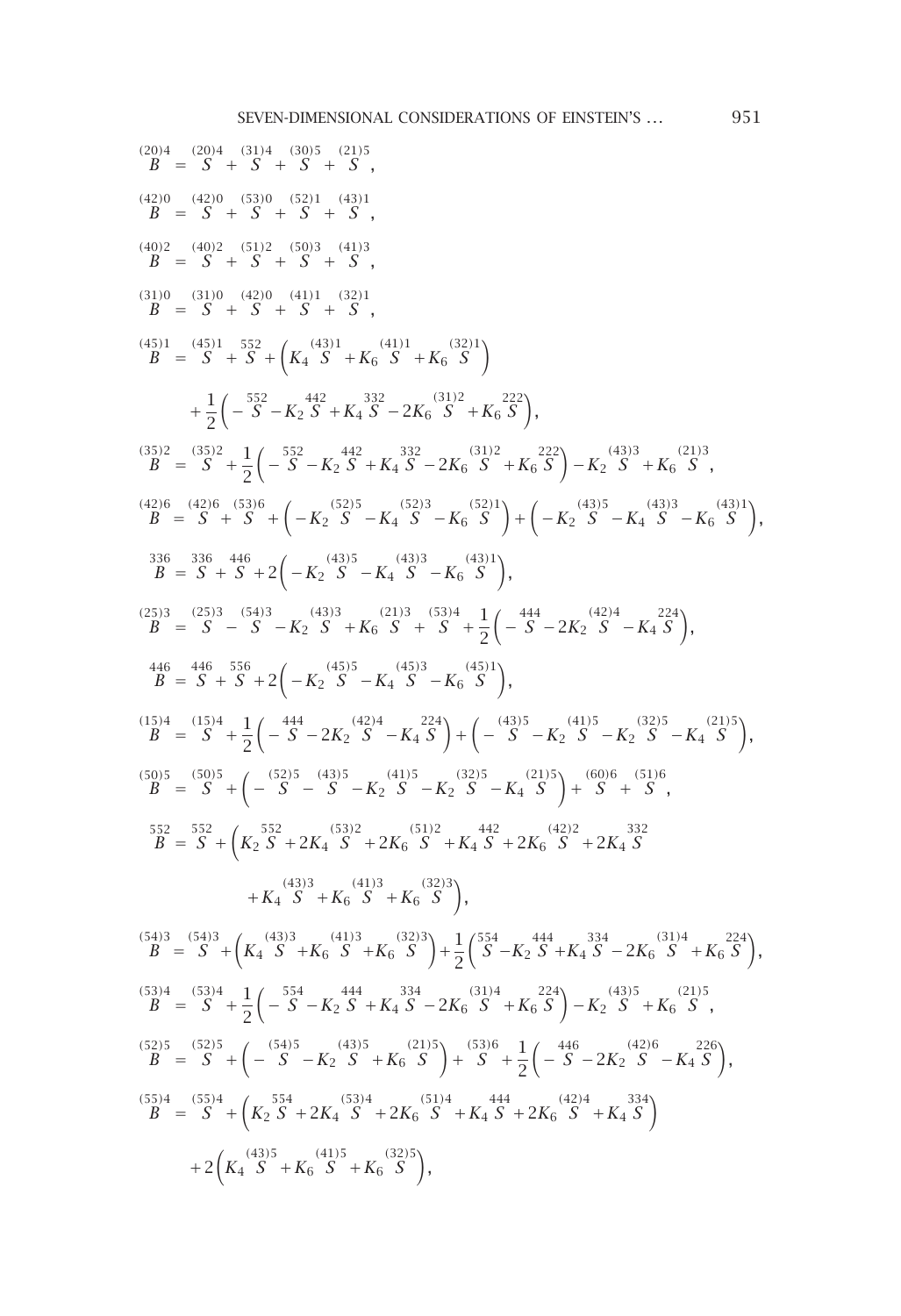*(*54*)*<sup>5</sup> *B* <sup>=</sup> *(*54*)*<sup>5</sup> *S* <sup>+</sup> *K*4 *(*43*)*<sup>5</sup> *<sup>S</sup>* <sup>+</sup>*K*<sup>6</sup> *(*41*)*<sup>5</sup> *<sup>S</sup>* <sup>+</sup>*K*<sup>6</sup> *(*32*)*<sup>5</sup> + 556 *S* <sup>+</sup> 1 2 − 554 *<sup>S</sup>* <sup>−</sup>*K*<sup>2</sup> 446 *<sup>S</sup>* <sup>+</sup>*K*<sup>4</sup> 336 *<sup>S</sup>* <sup>−</sup>2*K*<sup>2</sup> *(*31*)*<sup>6</sup> *<sup>S</sup>* <sup>+</sup>*K*<sup>6</sup> 226 *,* 330 *B* <sup>=</sup> <sup>330</sup> *S* <sup>+</sup> 440 *S* <sup>+</sup><sup>2</sup> *(*43*)*<sup>1</sup> *S , (*52*)*<sup>1</sup> *B* <sup>=</sup> *(*52*)*<sup>1</sup> *S* <sup>+</sup> − *(*54*)*<sup>1</sup> *<sup>S</sup>* <sup>−</sup>*K*<sup>2</sup> *(*43*)*<sup>1</sup> *<sup>S</sup>* <sup>+</sup>*K*<sup>6</sup> *(*21*)*<sup>1</sup> + *(*53*)*<sup>2</sup> *S* <sup>+</sup> 1 2 − 442 *<sup>S</sup>* <sup>−</sup>2*K*<sup>2</sup> *(*42*)*<sup>2</sup> *<sup>S</sup>* <sup>−</sup>*K*<sup>4</sup> 222 *, (*15*)*<sup>6</sup> *B* <sup>=</sup> *(*15*)*<sup>6</sup> *S* <sup>+</sup> 1 2 − 446 *<sup>S</sup>* <sup>−</sup>2*K*<sup>2</sup> *(*42*)*<sup>6</sup> *<sup>S</sup>* <sup>−</sup>*K*<sup>4</sup> 226 + <sup>−</sup>*K*<sup>4</sup> *(*52*)*<sup>3</sup> *<sup>S</sup>* <sup>−</sup>*K*<sup>6</sup> *(*52*)*<sup>1</sup> + *K*2 *(*43*)*<sup>5</sup> *<sup>S</sup>* <sup>+</sup>*K*<sup>2</sup> 2 *(*41*)*<sup>5</sup> *<sup>S</sup>* <sup>+</sup>*K*<sup>2</sup> 2 *(*32*)*<sup>5</sup> *<sup>S</sup>* <sup>+</sup>*K*2*K*<sup>4</sup> *(*21*)*<sup>5</sup> + *K*4 *(*52*)*<sup>3</sup> *<sup>S</sup>* <sup>+</sup>*K*<sup>4</sup> *(*43*)*<sup>3</sup> *<sup>S</sup>* <sup>+</sup>*K*4*K*<sup>2</sup> *(*41*)*<sup>3</sup> *<sup>S</sup>* <sup>+</sup>*K*4*K*<sup>2</sup> *(*32*)*<sup>3</sup> *<sup>S</sup>* <sup>+</sup>*K*<sup>4</sup> 2 *(*21*)*<sup>3</sup> + *K*6 *(*26*)*<sup>1</sup> *<sup>S</sup>* <sup>+</sup>*K*<sup>6</sup> *(*43*)*<sup>1</sup> *<sup>S</sup>* <sup>+</sup>*K*6*K*<sup>2</sup> *(*41*)*<sup>1</sup> *<sup>S</sup>* <sup>+</sup>*K*6*K*<sup>2</sup> *(*32*)*<sup>1</sup> *<sup>S</sup>* <sup>+</sup>*K*6*K*<sup>4</sup> *(*21*)*<sup>1</sup> *, (*51*)*<sup>2</sup> *B* <sup>=</sup> *(*51*)*<sup>2</sup> *S* <sup>+</sup> 1 2 − *(*442*) <sup>S</sup>* <sup>−</sup>2*K*<sup>2</sup> *(*42*)*<sup>2</sup> *<sup>S</sup>* <sup>−</sup>*K*<sup>4</sup> 222 + − *(*43*)*<sup>3</sup> *<sup>S</sup>* <sup>−</sup>*K*<sup>2</sup> *(*41*)*<sup>3</sup> *<sup>S</sup>* <sup>−</sup>*K*<sup>2</sup> *(*32*)*<sup>3</sup> *<sup>S</sup>* <sup>−</sup>*K*<sup>4</sup> *(*21*)*<sup>3</sup> *, (*53*)*<sup>6</sup> *B* <sup>=</sup> *(*53*)*<sup>6</sup> *S* <sup>+</sup> 1 2 − 556 *<sup>S</sup>* <sup>−</sup>*K*<sup>2</sup> 446 *<sup>S</sup>* <sup>+</sup>*K*<sup>4</sup> 336 *<sup>S</sup>* <sup>−</sup>2*K*<sup>6</sup> *(*31*)*<sup>6</sup> *<sup>S</sup>* <sup>+</sup>*K*<sup>6</sup> 226 <sup>+</sup>*K*<sup>2</sup> *K*2 *(*43*)*<sup>5</sup> *<sup>S</sup>* <sup>+</sup>*K*<sup>4</sup> *(*43*)*<sup>3</sup> *<sup>S</sup>* <sup>+</sup>*K*<sup>6</sup> *(*43*)*<sup>1</sup> <sup>+</sup>*K*<sup>6</sup> <sup>−</sup>*K*<sup>2</sup> *(*21*)*<sup>5</sup> *<sup>S</sup>* <sup>−</sup>*K*<sup>4</sup> *(*21*)*<sup>3</sup> *<sup>S</sup>* <sup>−</sup>*K*<sup>6</sup> *(*21*)*<sup>1</sup> *,* 224 *B* <sup>=</sup> <sup>224</sup> *S* <sup>+</sup> 334 *S* <sup>+</sup><sup>2</sup> *(*23*)*<sup>5</sup> *S , (*55*)*<sup>6</sup> *B* <sup>=</sup> *(*55*)*<sup>6</sup> *S* <sup>+</sup> *K*2 *(*556*) <sup>S</sup>* <sup>+</sup>2*K*<sup>4</sup> *(*53*)*<sup>6</sup> *<sup>S</sup>* <sup>+</sup>2*K*<sup>6</sup> *(*51*)*<sup>6</sup> *<sup>S</sup>* <sup>+</sup>*K*<sup>4</sup> 446 *<sup>S</sup>* <sup>+</sup>2*K*<sup>6</sup> *(*42*)*<sup>6</sup> *<sup>S</sup>* <sup>+</sup>*K*<sup>4</sup> 336 <sup>+</sup>2*K*<sup>4</sup> −*K*<sup>2</sup> *(*43*)*<sup>5</sup> *<sup>S</sup>* <sup>−</sup>*K*<sup>4</sup> *(*43*)*<sup>3</sup> *<sup>S</sup>* <sup>−</sup>*K*<sup>6</sup> *(*43*)*<sup>1</sup> <sup>+</sup>*K*<sup>6</sup> <sup>−</sup>*K*<sup>2</sup> *(*41*)*<sup>5</sup> *<sup>S</sup>* <sup>−</sup>*K*<sup>4</sup> *(*41*)*<sup>3</sup> *<sup>S</sup>* <sup>−</sup>*K*<sup>6</sup> *(*41*)*<sup>1</sup> <sup>+</sup>*K*<sup>6</sup> <sup>−</sup>*K*<sup>2</sup> *(*32*)*<sup>5</sup> *<sup>S</sup>* <sup>−</sup>*K*<sup>4</sup> *(*32*)*<sup>3</sup> *<sup>S</sup>* <sup>−</sup>*K*<sup>6</sup> *(*32*)*<sup>1</sup> *,* 226 *B* <sup>=</sup> <sup>226</sup> *S* <sup>+</sup> 336 *S* <sup>+</sup><sup>2</sup> <sup>−</sup>*K*<sup>2</sup> *(*32*)*<sup>5</sup> *<sup>S</sup>* <sup>−</sup>*K*<sup>4</sup> *(*32*)*<sup>3</sup> *<sup>S</sup>* <sup>−</sup>*K*<sup>6</sup> *(*32*)*<sup>1</sup> *, (*31*)*<sup>6</sup> *B* <sup>=</sup> *(*31*)*<sup>6</sup> *S* <sup>+</sup> *(*42*)*<sup>6</sup> *S* <sup>+</sup> <sup>−</sup>*K*<sup>2</sup> *(*41*)*<sup>5</sup> *<sup>S</sup>* <sup>−</sup>*K*<sup>4</sup> *(*41*)*<sup>3</sup> *<sup>S</sup>* <sup>−</sup>*K*<sup>6</sup> *(*41*)*<sup>1</sup> + <sup>−</sup>*K*<sup>2</sup> *(*32*)*<sup>5</sup> *<sup>S</sup>* <sup>−</sup>*K*<sup>4</sup> *(*32*)*<sup>3</sup> *<sup>S</sup>* <sup>−</sup>*K*<sup>6</sup> *(*32*)*<sup>1</sup> *, (*50*)*<sup>3</sup> *B* <sup>=</sup> *(*50*)*<sup>3</sup> *S* <sup>+</sup> − *(*52*)*<sup>3</sup> *S* <sup>−</sup> *(*43*)*<sup>3</sup> *<sup>S</sup>* <sup>−</sup>*K*<sup>2</sup> *(*41*)*<sup>3</sup> *<sup>S</sup>* <sup>−</sup>*K*<sup>2</sup> *(*32*)*<sup>3</sup> *<sup>S</sup>* <sup>−</sup>*K*<sup>4</sup> *(*21*)*<sup>3</sup> + <sup>−</sup>*K*<sup>4</sup> *(*20*)*<sup>4</sup> *<sup>S</sup>* <sup>−</sup>*K*<sup>2</sup> *(*40*)*<sup>4</sup> *S* <sup>−</sup><sup>2</sup> *(*42*)*<sup>4</sup> *<sup>S</sup>* <sup>−</sup>*K*<sup>2</sup> 224 + *(*51*)*<sup>4</sup> *S , (*50*)*<sup>1</sup> *B* <sup>=</sup> *(*50*)*<sup>1</sup> *S* <sup>+</sup> − *(*52*)*<sup>1</sup> *S* <sup>−</sup> *(*43*)*<sup>1</sup> *<sup>S</sup>* <sup>−</sup>*K*<sup>2</sup> *(*41*)*<sup>1</sup> *<sup>S</sup>* <sup>−</sup>*K*<sup>4</sup> *(*21*)*<sup>1</sup> + <sup>−</sup>*K*<sup>4</sup> *(*20*)*<sup>2</sup> *<sup>S</sup>* <sup>−</sup>*K*<sup>2</sup> *(*40*)*<sup>2</sup> *S* <sup>−</sup><sup>2</sup> *(*42*)*<sup>2</sup> *<sup>S</sup>* <sup>−</sup>*K*<sup>2</sup> 222 + *(*51*)*<sup>2</sup> *S ,*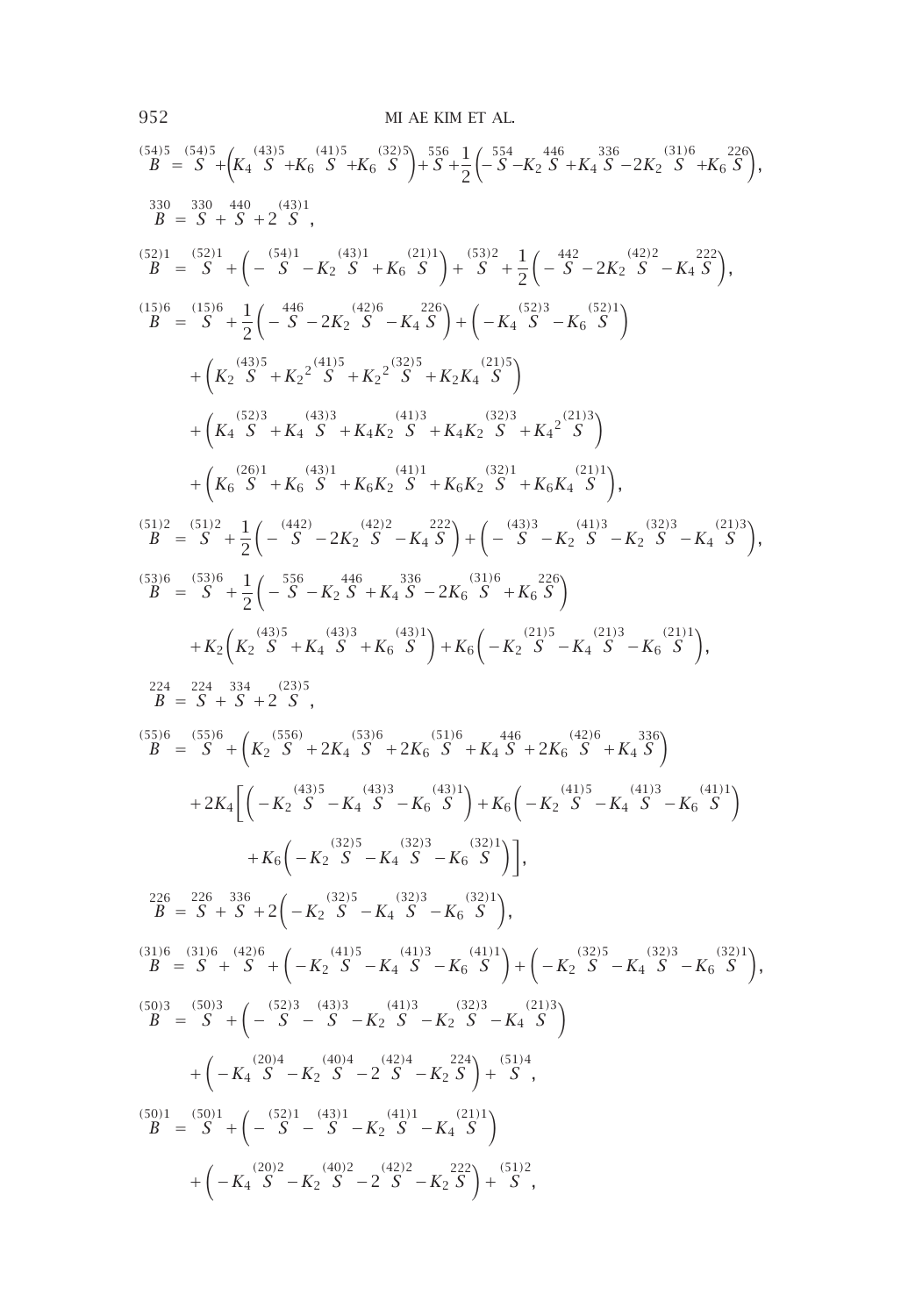SEVEN-DIMENSIONAL CONSIDERATIONS OF EINSTEIN'S ... 953  $\frac{550}{B} = \frac{550}{S} + ($ *K*2  $S^{(51)} + 2K_4 S^{(53)} + 2K_6 S^{(51)}$ *<sup>S</sup>* <sup>+</sup>*K*<sup>4</sup>  $\frac{440}{S} + 2K_6 \frac{(42)0}{S}$ *<sup>S</sup>* <sup>+</sup>*K*<sup>4</sup> 330  $\setminus$  $+2($ *K*4  $\frac{(43)1}{6}$ *<sup>S</sup>* <sup>+</sup>*K*<sup>6</sup> *(*41*)*<sup>1</sup> *<sup>S</sup>* <sup>+</sup>*K*<sup>6</sup>  $\binom{(32)}{S}$  $\setminus$ *,*  $\frac{(40)}{R}$ *B* <sup>=</sup>  $(40)6$ <sup>c</sup> *S* <sup>+</sup> *(*51*)*<sup>6</sup>  $S^{(1)6}$  +  $\left(-K_2\right)$ *(*50*)*<sup>5</sup> *<sup>S</sup>* <sup>−</sup>*K*<sup>4</sup> *(*50*)*<sup>3</sup> *<sup>S</sup>* <sup>−</sup>*K*<sup>6</sup>  $(50)1$  $+(-K_2$ *(*41*)*<sup>5</sup> *<sup>S</sup>* <sup>−</sup>*K*<sup>4</sup> *(*41*)*<sup>3</sup> *<sup>S</sup>* <sup>−</sup>*K*<sup>6</sup> *(*41*)*<sup>1</sup>  $\setminus$ *,*  $\frac{(20)}{R}$ *B* <sup>=</sup> *(*20*)*<sup>6</sup> *[S](#page-11-0)* <sup>+</sup> *(*31*)*<sup>6</sup>  $S^{(1)6}$  +  $\left(-K_2\right)$ *(*30*)*<sup>5</sup> *<sup>S</sup>* <sup>−</sup>*K*<sup>4</sup> *(*30*)*<sup>3</sup> *<sup>S</sup>* <sup>−</sup>*K*<sup>6</sup> *(*[30](#page-6-0)*)*<sup>1</sup>  $+(-K_2$  $(21)5$ *<sup>S</sup>* <sup>−</sup>*K*<sup>4</sup>  $(21)3$ *<sup>S</sup>* [−](#page-11-1)*K*<sup>6</sup>  $\binom{21}{C}$  $\setminus$ *,*  $\binom{(53)}{B} = \binom{(53)}{S} +$  $\binom{(53)}{B} = \binom{(53)}{S} +$  $\binom{(53)}{B} = \binom{(53)}{S} +$ 1 2 − 550 *<sup>S</sup>* <sup>−</sup>*K*<sup>2</sup> 440 *<sup>S</sup>* <sup>+</sup>*K*<sup>4</sup>  $S^{330} - 2K_6 \overline{S}$ *<sup>S</sup>* <sup>+</sup>*K*<sup>6</sup> 220  $+(-K_2$  $\frac{(43)}{S}$ *<sup>S</sup>* <sup>+</sup>*K*<sup>6</sup>  $\frac{(21)1}{C}$  $\setminus$ *,*  $\binom{(51)}{B} = \binom{(51)}{S} +$ 1 2 −  $\int_{0}^{440} S - 2K_2 \int_{0}^{420}$ *<sup>S</sup>* <sup>−</sup>*K*<sup>4</sup> 220  $+(-\int_{0}^{(43)1}$ *<sup>S</sup>* <sup>−</sup>*K*<sup>2</sup>  $\frac{(41)1}{6}$ *<sup>S</sup>* <sup>−</sup>*K*<sup>2</sup> *(*32*)*<sup>1</sup> *<sup>S</sup>* <sup>−</sup>*K*<sup>4</sup>  $\frac{(21)1}{C}$  $\setminus$ (6)

**PROOF.** Each equation of the system (6) may be obtained from [1, (3.14)], using [2, (25) and (2a)] in order. For example, the 55th equation of the system (6) follows as in the following way:

$$
B = S + S + S + S
$$
\n
$$
= S - \frac{53}{6} + \frac{1}{2} \left( -S - K_2 S + K_4 S + 2K_6 \frac{336}{5} + K_6 S \right)
$$
\n
$$
= \left( -K_2 \frac{536}{5} - K_4 \frac{446}{5} - K_6 \frac{336}{5} \right) - K_2 \left( -K_2 \frac{433}{5} - K_4 \frac{433}{5} - K_6 \frac{4331}{5} \right) \tag{7}
$$
\n
$$
+ K_6 \left( -K_2 \frac{2135}{5} - K_4 \frac{2133}{5} - K_6 \frac{2131}{5} \right) + \left( -K_2 \frac{5435}{5} - K_4 \frac{5433}{5} - K_6 \frac{5413}{5} \right)
$$
\n
$$
= \text{the right-hand side of the 55th equation of the system (6).}
$$

**Theorem <sup>3</sup>** (for the second class with the second category of 7-*g*-UFT)**.** *The system of equations* [1, (2.26) or (2.5)] *is reduced to the following linear system of 25 equations:*

$$
B = S + S + 2 S ,
$$
  
\n(10)1 (10)1 (21)1 (20)2 112  
\n
$$
B = S + S + S + S + S ,
$$
  
\n110 110 220 (12)1  
\n
$$
B = S + S + 2 S ,
$$
  
\n112 112 222 (21)3  
\n
$$
B = S + S + 2 S ,
$$
  
\n(21)1 (32)1 (31)2 222  
\n
$$
B = S + S + S + S ,
$$
  
\n(20)2 (20)2 (31)2 (30)3 (21)3  
\n
$$
B = S + S + S + S ,
$$

<span id="page-6-0"></span>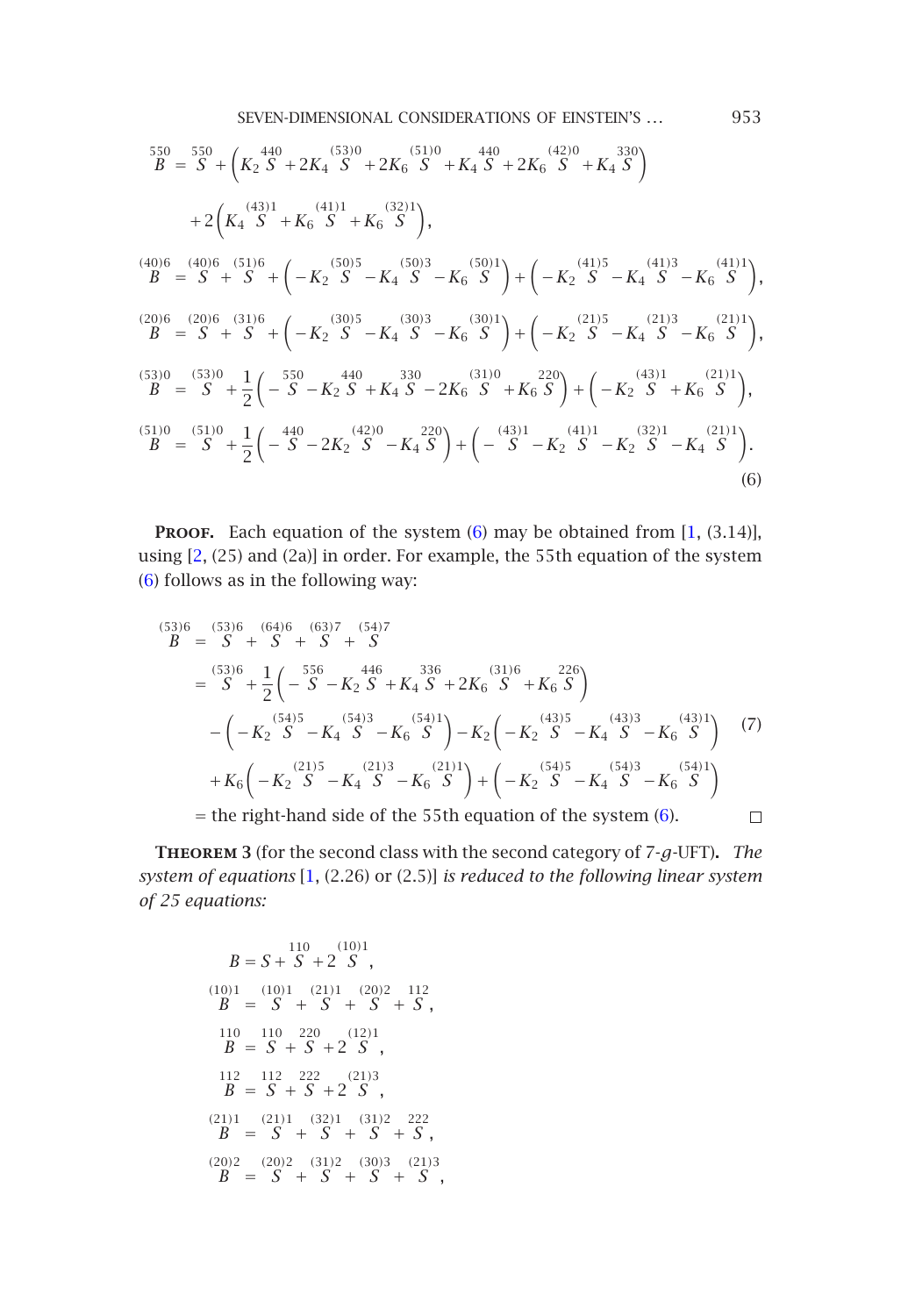$$
B = \begin{pmatrix} 222 & 332 & 332 & 332 \\ 25 & 222 & 330 & 321 \\ 25 & 25 & 5 & 5 & 25 \\ 25 & 25 & 5 & 5 & 5 \\ 21 & 3 & 3 & 3 & 3 & 34 & 224 \\ 25 & 25 & 5 & 5 & 5 & 5 \\ 22 & 3 & 3 & 3 & 3 & 34 & 224 \\ 25 & 25 & 5 & 5 & 5 & 5 \\ 25 & 25 & 5 & 5 & 5 & 5 \\ 25 & 25 & 5 & 5 & 5 & 5 \\ 25 & 25 & 5 & 5 & 5 & 5 \\ 25 & 25 & 5 & 5 & 5 \\ 25 & 25 & 5 & 5 & 5 \\ 25 & 25 & 5 & 5 & 5 \\ 25 & 25 & 5 & 5 & 5 \\ 25 & 25 & 5 & 5 & 5 \\ 25 & 25 & 25 & 5 & 5 \\ 25 & 25 & 25 & 5 & 5 \\ 25 & 25 & 25 & 5 & 5 \\ 25 & 25 & 25 & 5 & 5 \\ 25 & 25 & 25 & 5 & 5 \\ 25 & 25 & 25 & 5 & 5 \\ 25 & 25 & 25 & 5 & 5 \\ 25 & 25 & 25 & 5 & 5 \\ 25 & 25 & 25 & 5 & 5 \\ 25 & 25 & 25 & 5 & 5 \\ 25 & 25 & 25 & 5 & 5 \\ 25 & 25 & 25 & 5 & 5 \\ 25 & 25 & 25 & 5 & 5 \\ 25 & 25 & 25 & 5 & 5 \\ 25 & 25 & 25 & 5 & 5 \\ 25 & 25 & 25 & 5 & 5 \\ 25 & 25 & 25 & 5 & 5 \\ 25 & 25 & 25 & 5 & 5 \\ 25 & 25 & 25 & 5 & 5 \\ 25 & 25 & 25 & 5 & 5 \\ 25 & 25 & 25 & 5 & 5 \\ 25 & 25 & 25 & 5 & 5 \\ 25 & 25 & 25 & 5 & 5 \\ 25 & 25 & 25 & 5 & 5 \\ 25 & 25 & 2
$$

PROOF. This assertion also follows from [1, (3.14)], using [2, (2b) and (26)].  $\Box$ 

<span id="page-7-0"></span>(8)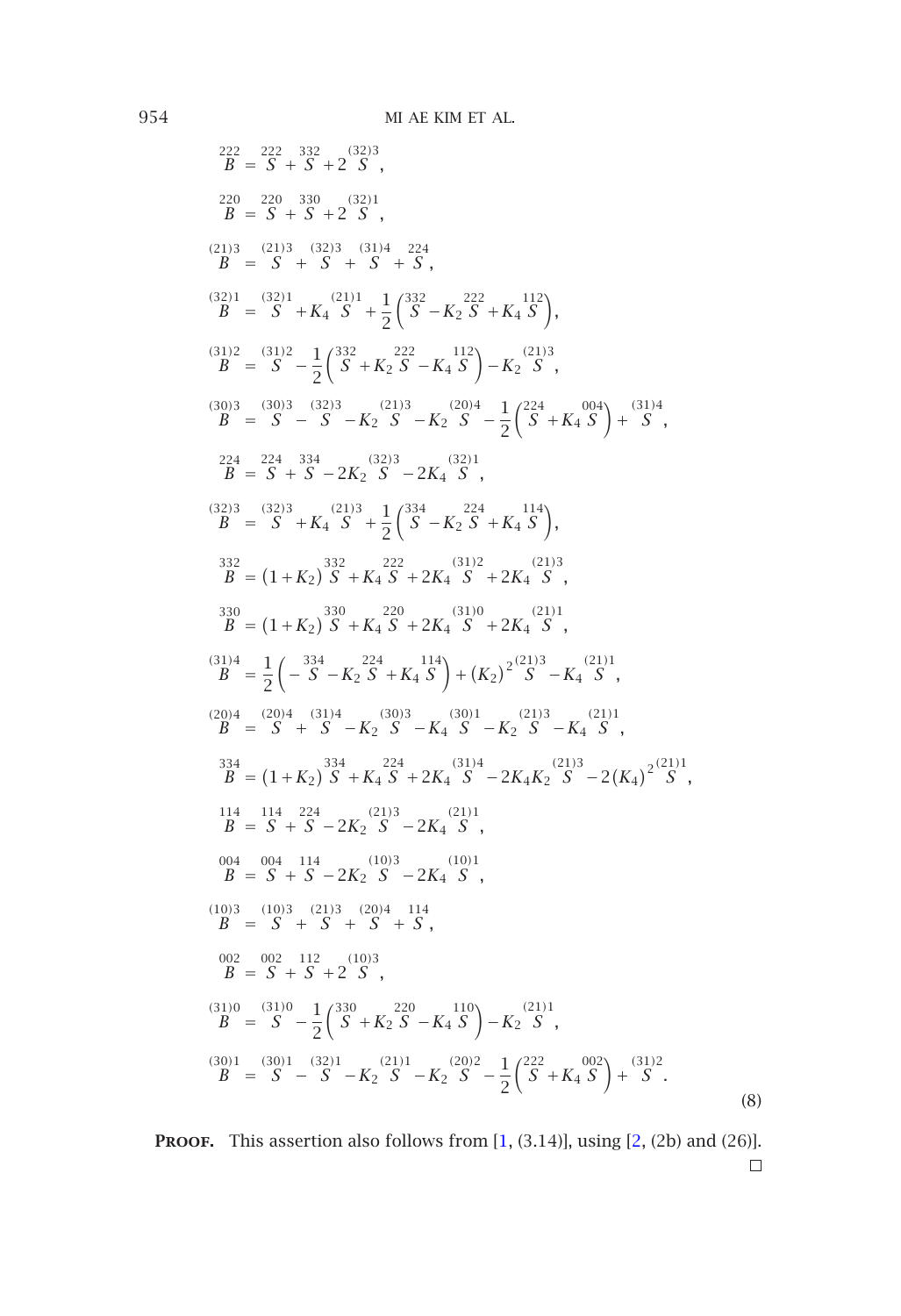#### SEVEN-DIMENSIONAL CONSIDERATIONS OF EINSTEIN'S ... 955

**Theorem <sup>4</sup>** (for the second class with the first category of 7-*g*-UFT)**.** *The system of* [1, (2.24) or (2.5)] *is reduced to the following linear system of 5 equations:*

<span id="page-8-0"></span>
$$
B = S + S + 2'S',
$$
  
\n
$$
{}^{110}_{B} = (1 + K_2)'S',
$$
  
\n
$$
{}^{(10)1}_{B} = {}^{(10)1}_{S} + \frac{1}{2} ({}^{112}_{S} - K_2'S'),
$$
  
\n
$$
{}^{112}_{B} = (1 + K_2)'S',
$$
  
\n
$$
{}^{002}_{002} = {}^{002}_{002} {}^{112}_{112} - 2K_2'S',
$$
  
\n(9)

**PROOF.** The system  $(9)$  may be obtained from  $[1, (3.14)]$ , using  $[2, (2c)$  and (27)].  $\Box$ 

Each of the systems (6), (8), and (9) may be solved for  $S = S_{\omega \lambda \mu}$  using the Gauss-Jordan elimination method. The systems (6) and (8), which contain many unknowns, may be solved by operating computer with the use of Mathematica version 4. Since the solutions of  $(6)$  and  $(8)$  are too complicated, we just display the solution of the system (8) in the appendix and that of the system (9) in the following theorem.

**Theorem <sup>5</sup>** (for the second class with the first category of 7-*g*-UFT)**.** *If condition (4) is satisfied, the unique solution of* [1, [\(2](#page-11-1).26)] *may be given by*

$$
\[1 - (K_2)^2\] (S - B) = 1 - (K_2)^2 - \left(1 - (K_2)^2\right)^{110} \Big|_{B}^{110} - 2\Big|_{B}^{1101} + \Big|_{B}^{112} - \Big|_{B}^{1002}.
$$
 (10)

Now that we have represented the tensor  $S = S_{\omega \lambda \mu}$  in terms of  $g_{\lambda \mu}$ , it is possible for us to obtain the tensorial representation of  $U^{\gamma}{}_{\lambda\mu}$  and eventually the seven-dimensional Einstein's connection  $\Gamma_{\lambda\mu}^{\gamma}$  in terms of  $g_{\lambda\mu}$  by simply substitution the measurement is not *f* into [1, (2, 22) and (2, 22)] tuting the re[sp](#page-1-2)ective representation of *S* into [1, (2.[23](#page-11-1)) and (2.22)].

#### **Appendix**

**The solution of the system** [1, (2.24) or (2.5)] **for the case of the second class with the second category.** After a long and tedious calculations by operating computer with the use of Mathematica version 4, we have the following theorem.

**Theorem A.1** (for the second class with the second category of 7-*g*-UFT)**.** If condition  $(3)$  is satisfied, the unique solution of  $[1, (2.24)$  or  $(2.5)$ ] may be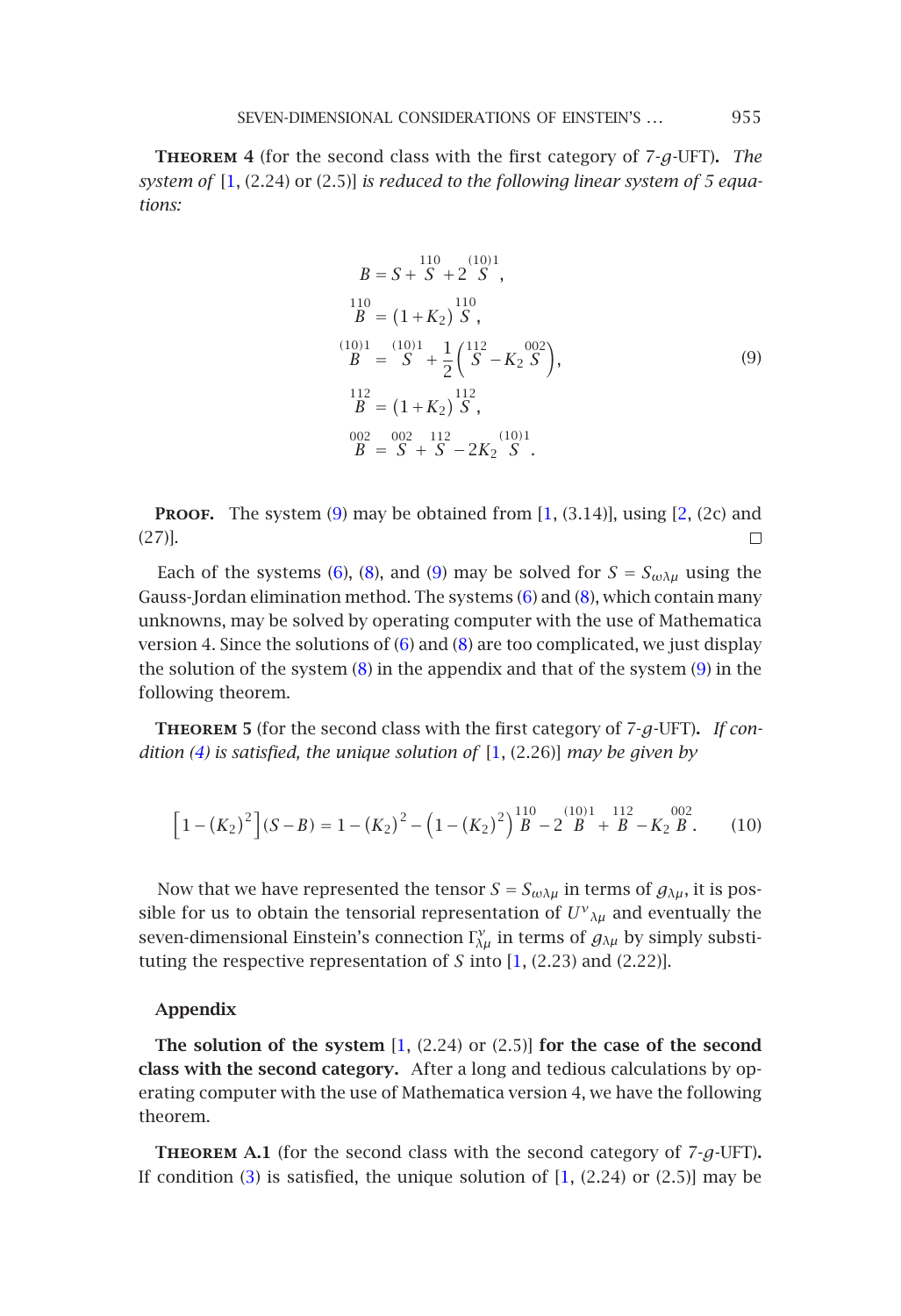given by

$$
(1+K_2+K_4)^2(1-K_2+K_4)(1-K_4)\{(1-K_2+5K_4)^2-4K_4(K_2-2)^2\}(S-B) = -(1+K_2+K_4)\{(1-K_2+5K_4)^2-4K_4(K_2-2)^2\} * B + \phi_1 \overset{(12)1}{B} + \phi_2 \overset{(23)1}{B} + \phi_3 \overset{(31)2}{B} + \phi_4 \overset{(12)3}{B} + \phi_5 \overset{(32)2}{B} + \phi_6 \overset{(31)4}{B} + \phi_7 \overset{112}{B} + \phi_8 \overset{222}{B} + \phi_9 \overset{224}{B} + \phi_{10} \overset{114}{B} + \phi_{11} \overset{334}{B} + \phi_{12} \overset{234}{B},
$$
\n(A.1)

where

\*
$$
B = -1 + K_2{}^2 - K_4 - K_2{}^2 K_4 + K_4{}^2 + K_4{}^3 + (K_4 + K_4{}^2) \frac{004}{B} + 2K_2 K_4{} \frac{(10)3}{B}
$$
  
+
$$
2K_2 K_4{} \frac{(30)1}{B} + 2K_2{} \frac{(20)4}{B} + K_2 K_4{}^2 \frac{002}{B} + (1 - K_2{}^2 + K_4 + K_2{}^2 K_4 - K_2 K_4{}^2) \frac{110}{B}
$$
  
+
$$
(2-2K_2{}^2 + 2K_4 + 2K_2{}^2 K_4) \frac{(10)1}{B} + (2 + 2K_4) \frac{(30)3}{B} + (-1 + K_2{}^2 - 2K_4 - K_4{}^2) \frac{220}{B}
$$
  
+
$$
(-2 + 2K_2{}^2 - 2K_4) \frac{(20)2}{B} + (1 - K_2 + K_4) \frac{330}{B} + (-2K_4 + 2K_2K_4 - 2K_4{}^2) \frac{(310)}{B},
$$
  

$$
\Phi_1 = 2(2 - 2K_2 - 6K_2{}^2 + 3K_2{}^3 + 5K_2{}^4 - K_2{}^5 - K_2{}^6)
$$
  
+
$$
(-4 - 13K_2 + 9K_2{}^2 + 13K_2{}^3 + 3K_2{}^4 + 4K_2{}^5)K_4
$$
  
+
$$
(4 + 13K_2 - 38K_2{}^2 - 20K_2{}^3 - 5K_2{}^4)K_4{}^3
$$
  
+
$$
(6 + 18K_2 + 16K_2{}^2 - 2K_2{}^3)K_4{}^4 + 10K_2K_4{}^5,
$$
  

$$
\Phi_2 = 2(-3 + 3K_2 + 7K_2{}^2 - 5K_2{}^3 - 4K_2{}^4 + 2K_2{}^5)
$$
  
+
$$
(12 + 32K_2 - 26K_2{}^2 - 42K_2{}^3 + 2K_2{}^4 + 2K_2{}^5)K_4
$$
  
+
$$
(38
$$

 $+(-15+2K_2-2K_2^2)K_4^4$ 

*,*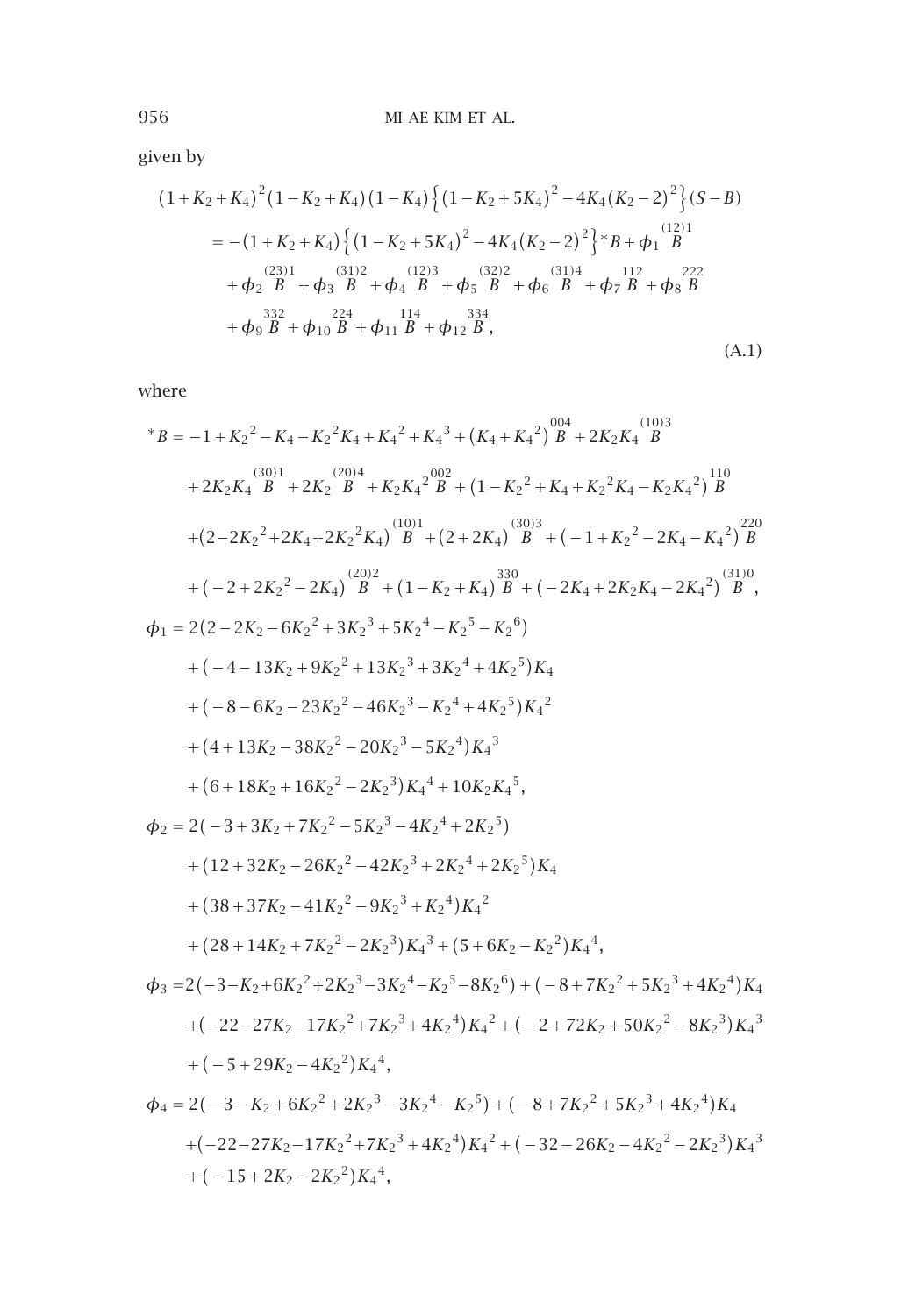$$
\phi_5 = 2(8+7K_2-11K_2^2-11K_2^3+K_2^4)+(8-15K_2-9K_2^2+12K_2^3+2K_2^4)K_4
$$
  
+ (-8-32K\_2+12K\_2^2+9K\_2^3)K\_4^2+(-8-15K\_2-6K\_2^2)K\_4^3-5K\_2K\_4^4,  

$$
\phi_6 = 2(4+K_2-7K_2^2-K_2^3+3K_2^4)+(13+3K_2-21K_2^2-7K_2^3)K_4
$$
  
+ (71+59K\_2-2K\_2^2-8K\_2^3)K\_4^2+(87+57K\_2-4K\_2^2)K\_4^3+25K\_4^4,  

$$
\phi_7 = 2-2K_2-2K_2^2+4K_2^3-2K_2^4-2K_2^5+2K_2^6
$$
  
+ (-2-14K\_2+16K\_2^2+18K\_2^3-12K\_2^4-4K\_2^5-2K\_2^6)K\_4  
+ (14-11K\_2-K\_2^2+16K\_2^3+23K\_2^4-5K\_2^5)K\_4^2  
+ (42-34K\_2+19K\_2^2+71K\_2^3-6K\_2^4)K\_4^3  
+ (24-77K\_2+18K\_2^2-3K\_2^3)K\_4^4-10K\_2K\_4^5,  

$$
\phi_8 = -6+20K_2^2+4K_2^3-18K_2^4-4K_2^5+4K_2^6
$$
  
+ (4+59K\_2+37K\_2^2-90K\_2^3-73K\_2^4+3K\_2^5+4K\_2^6)K\_4  
+ (16+127K\_2+87K\_2^2-45K\_2^3-23K\_2^4+3K\_2^5+4K\_2^6)K\_4  
+ (16+127K\_2+87K\_2^2-45K\_2^3-23K\_2^4+3K\_2^5)K\_4^2  
+ (-4+101K\_2+77K\_2^2+9K\_2^3-2K\_2^4)K\_4^3+(-10+3